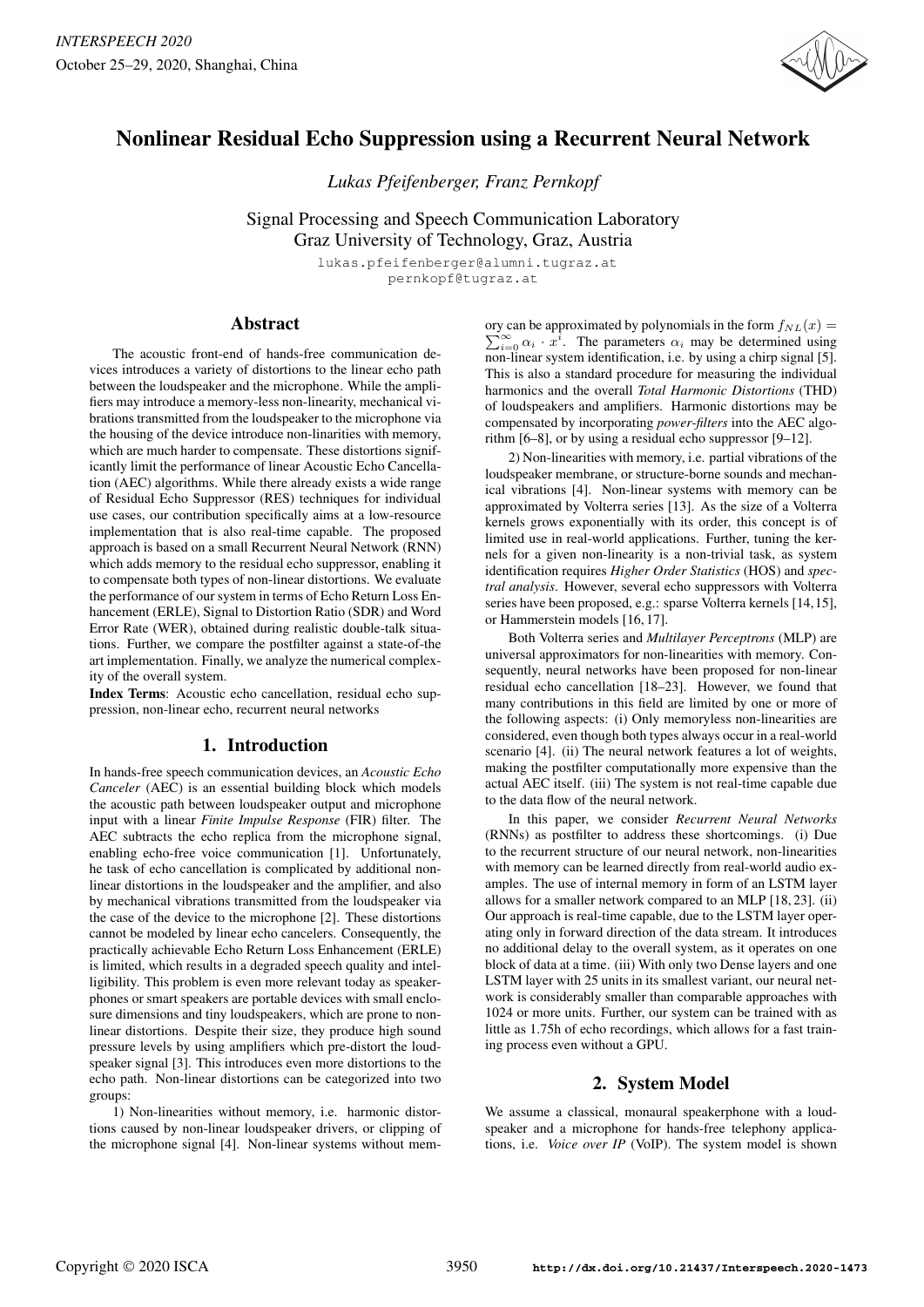in Fig. (1). In this setup, the far-end speaker signal is received via the network (RX), and the near-end speaker signal is transmitted (TX) back over the network. Due to acoustic echoes, the microphone picks up both the near-end speaker and the acoustic echo from the loudspeaker. Hence, an AEC is required. In Fig. (1), all signals are denoted in the *Short Time Fourier Transform* (STFT) domain with a frequency index  $k$  and a time index t. The loudspeaker and microphone signals are represented by  $X(k, t)$  and  $D(k, t)$ , respectively. The echo model, which is obtained from the AEC filter, is given as  $Y(k, t)$ . By subtracting the echo model from the microphone signal, we obtain the residual signal  $E(k, t)$ . The proposed postfilter operates on the residual and the microphone signal, and outputs the enhanced signal  $Z(k, t)$ .



Figure 1: *System Model with signals in the STFT domain.*

The *Echo Impulse Response* (EIR)  $H(k, t)$  is modeled as FIR filter. Usually, it is much longer than the STFT block length, therefore it is partitioned into  $L$  blocks. Using this notation, the microphone signal can be written as

$$
D(k,t) = S(k,t) + f_{NL}(X(k,t)) + \sum_{l=t-L}^{t} X(k,l)H(k,l),
$$
\n(1)

where  $S(k, t)$  denotes near-end speech signal, and  $f_{NL}(\cdot)$  denotes an unknown non-linear relationship with memory. The AEC in Fig. (1) estimates the EIR  $\hat{H}(k, t)$ , such that the echo model is given as

$$
Y(k,t) = \sum_{l=t-L}^{t} X(k,l)\hat{H}(k,l)
$$
 (2)

After the subtraction stage, the residual is given as

$$
E = D - Y = \sum X \tilde{H} + f_{NL}(X) + S,
$$
 (3)

where  $\tilde{H} = H - \hat{H}$ . The frequency and time indices have been omitted for readability. Ideally, the filter mismatch  $\tilde{H}$  and the non-linearity  $f_{NL}(\cdot)$  are small, so that the residual signal contains only the near-end speech signal  $S(k, t)$ .

#### 2.1. AEC Framework

We use a frequency-domain, block-based Acoustic Echo Canceler (AEC), which partitions the echo filter into multiple blocks using a STFT. This reduces the overall system delay of the algorithm to a single STFT block length, allowing for real-time operation. We chose the state-space block-partitioned AEC implementation from [24], which we found to be both robust and well-performing in real-world scenarios. We use a block length of 1024 samples, 50% overlap, and  $L = 16$  blocks in total at  $f_s = 16$ kHz to model a tail length of up to 512ms.

In a practical application there is always a mismatch between the filter estimated by the AEC, and the actual EIR. The linear echo path may change over time as the near-end speaker moves in front of the device. The device itself may be carried around, causing a constantly changing EIR. These changes must be tracked by the AEC algorithm.

## 3. RNN postfilter

In a real-world scenario with actual loudspeakers and amplifiers, both non-linearities with and without memory are always present. These distortions cannot be compensated by the AEC. Residual echo suppressors have been proposed for both nonlinearities without memory [8–12], and for non-linearities with memory [14–17]. With the advent of machine learning, the performance of residual echo suppressors has dramatically increased [18–23].

However, our contribution differs in the following key aspects: (i) Due to the recurrent structure of our neural network, non-linearities with memory can be learned directly from realworld audio examples, while most contributions only use memoryless non-linearities. (ii) Our approach is real-time capable, due to the LSTM layer operating only in forward direction of the data stream. It introduces no additional delay to the overall system. (iii) With only three layers and 25 LSTM cells in its smallest variant, our neural network is considerably smaller than comparable approaches [18, 23].

Fig. (2) outlines the architecture of our RNN postfilter. It consists of three layers, and operates on log-differences of the power of the microphone signal  $D(k, t)$  and the echo model  $Y(k, t)$ . The first layer is a simple dense layer, which performs data compression from  $K$  frequency bands to  $M$  bands. This is useful to facilitate a small LSTM layer, which is the second layer of the system and the computationally most complex one. M can be as low as 25 units, whereas  $K = 513$  in our implementation. The third layer expands the data back to  $K$  bands. It predicts a *gain mask*  $p(k, t)$ , which is multiplied element-wise to the residual signal  $E(k, t)$  to produce the enhanced output, i.e.:

$$
Z(k,t) = E(k,t)p(k,t),
$$
\n(4)

with  $p(k, t) \in [0, 1]$ .



Figure 2: *RNN architecture with* K *frequency bins and* M *LSTM units.*

#### 3.1. Hybrid loss function

To train the RNN postfilter, we consider two use cases during a conversation: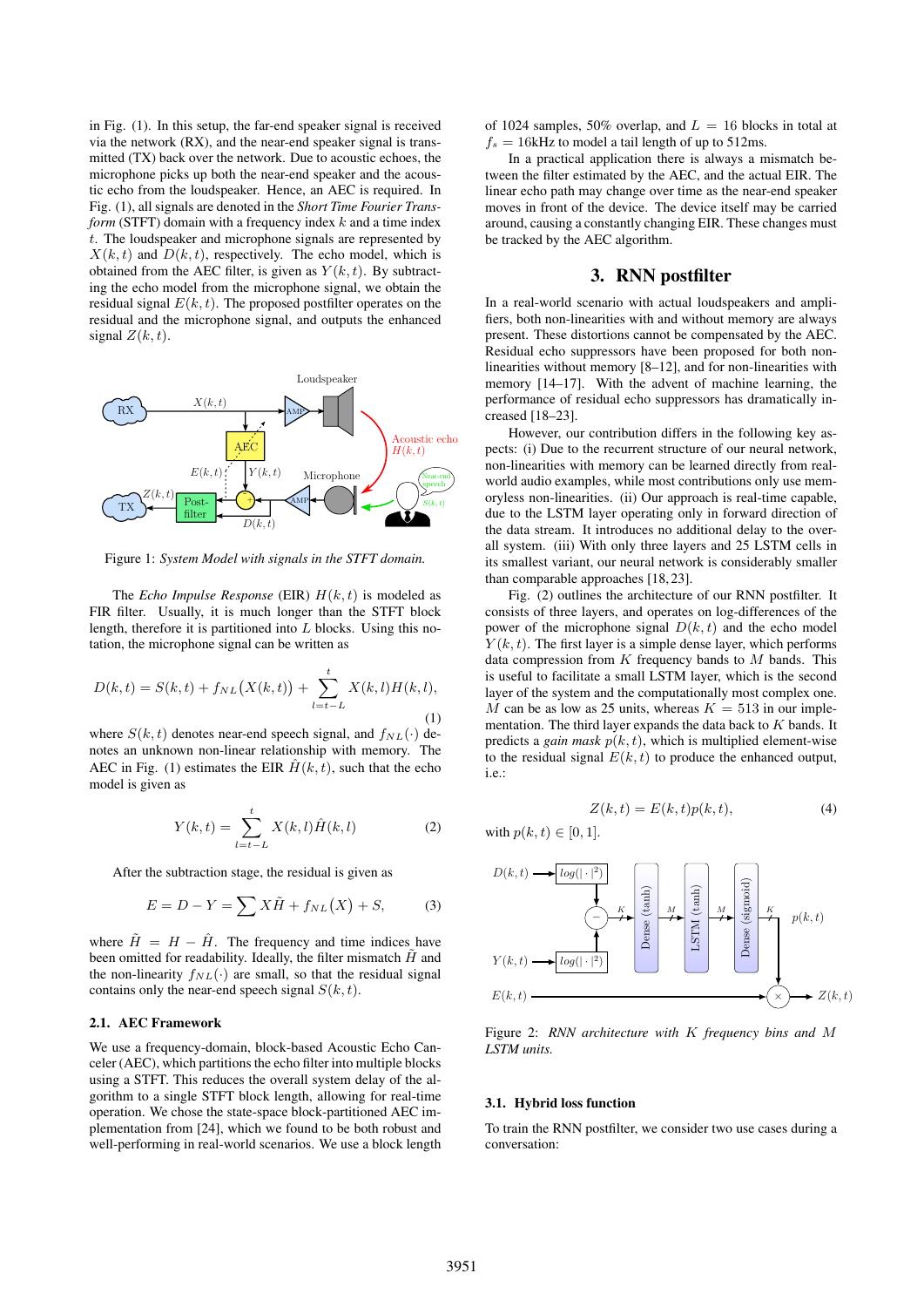- *Single-talk*: Only the far-end speaker  $X(k, t)$  is talking, the near-end is silent, i.e.  $S(k, t) = 0$ .
- *Double-talk*: Both near- and far-end speakers talk simultaneously.

During single-talk, we want to maximize the *Echo Return Loss Enhancement* (ERLE), i.e.: the output  $Z(k, t)$  is ideally zero. The ERLE is defined as follows:

$$
\mathcal{L}_{\text{ERLE}} = 10\log_{10} \frac{\sum_{K,T} |D(k,t)|^2}{\sum_{K,T} |Z(k,t)|^2}
$$
(5)

During double-talk, we want to maximize the *Signal to Distortion Ratio* (SDR), i.e.: the output  $Z(k, t)$  is identical to the near-end signal  $S(k, t)$ . The SDR is defined as:

$$
\mathcal{L}_{\text{SDR}} = 10\log_{10} \frac{\sum_{K,T} |S(k,t)|^2}{\sum_{K,T} |S(k,t) - Z(k,t)|^2}
$$
(6)

To fulfill both constraints, we use a hybrid objective to train the RNN postfilter. The overall loss function to be minimized by the RNN is given as:

$$
\mathcal{L} = -\mathcal{L}_{\text{ERLE}} - \lambda \mathcal{L}_{\text{SDR}},\tag{7}
$$

where the parameter  $\lambda$  allows to adjust the importance of either the ERLE or SDR constraint during training.

## 4. Experiments

#### 4.1. Recording Setup

In order to obtain realistic distortions which contain both types of non-linearities, it is essential to use a real-world setup, i.e. a speakerphone or smart speaker with a loudspeaker and a microphone in the same case. Otherwise it would be difficult to accurately simulate realistic non-linearities with memory, as well as changing EIR paths over time. Therefore, we used a small speakerphone (EasyAcc-MC) with a 3W loudspeaker and an electret microphone. We disconnected the internal electronics and used an external amplifier to drive the loudspeaker. The amplifier and the microphone were plugged into the line-out and mic-in jack of a sound card, respectively. We measured the *Total Harmonic Distortion* (THD) of the speakerphone at 3W, which is about 12%. Therefore, a reasonable amount of non-linear distortions is present in our setup [2]. To drive the speakerphone from a Linux-based PC with ALSA [25], we use the *PlayRec* Python module [26], which simultaneously plays and records audio from a sound card. We further implemented the block-based AEC from [24] in Python, to obtain the relevant signals for training the RNN postfilter.

The speakerphone was placed in 7 different office rooms in 10 different positions each. The rooms had a  $RT_{60}$  between 250ms and 500ms. For each position, we generated 3 training examples. Each training example consists of the excitation signal  $X(k, t)$ , and the recorded echo response  $D(k, t)$ . We use 30s of randomly concatenated utterances from the TIMIT speech corpus [27] as excitation signal  $X(k, t)$ . The simultaneously recorded microphone signal  $D(k, t)$  contains 30s echo response. In total, 1.75 hours of reverberated samples have been obtained. All samples were recorded at  $f_s = 16kHz$ . Fig. (3) illustrates the recording setup, using the speakerphone. Green arrows represent the linear echo path (EIR), and red parts depict potential sources of non-linear distortions.



Figure 3: *Recording setup using a small speakerphone.*

#### 4.2. Training

We used the recordings from the first 6 rooms for training, and the rest for evaluating the RNN postfilter. Note that the neural network does not learn speech or speaker characteristics, but rather the non-linearities embedded in the microphone signal  $D(k, t)$ . Hence, a small training set is sufficient. We train the RNN as follows:

First, we process each of the 30s long data samples with the AEC algorithm. The AEC provides the residual  $E(k, t)$  and the echo model  $Y(k, t)$ , which are required as inputs for the RNN (see Fig. 2). To train on time-varying EIRs, we reset the AEC weights at the beginning of each 30s long training example.

To optimize the RNN for both ERLE and SDR, we use each training example twice: In the first pass, the ERLE from Eq. (5) is calculated for the single-talk case, i.e. the near-end speaker  $S(k, t) = 0$ . In the second pass, the SDR from Eq. (6) is calculated for the double-talk case. We used randomly selected utterances from the the  $si$ *tr*<sub>*s*</sub> set of the WSJ0 [28] corpus to simulate the near-end speaker  $S(k, t)$ , which we mixed into the microphone signal with a *Signal to Echo Ratio* (SER) of  $-12dB$ . This corresponds to the SER encountered when driving the loudspeaker at 3W and speaking into the device from approximately 0.5m distance. The trade-off parameter  $\lambda$  in Eq. (7) was set to 1. We trained 7 different versions of the RNN postfilter, where we parametrized the size of the LSTM layer from 25 to 250 units, see also Table (1).

#### 4.3. Testing

Testing the RNN postfilter was done with the unused recordings from the  $7<sup>th</sup>$  room. ERLE and SDR are evaluated as during training. We also measured the *Word Error Rate* (WER) for the enhanced signal  $Z(k, t)$  during double talk. The WER is obtained by the Google Speech-to-Text API [29]. In particular, it was measured using clean WSJ0 data set as reference, for which the Google Speech-to-Text API reports a WER of 6.1%.

### 4.4. Results

Table 1 reports the ERLE, SDR and WER scores for experiments using a varying LSTM layer size from  $M = 25$  to 250 units. As a baseline, we also evaluated the AEC without the postfilter. Further, we compare our postfilter to a state-of-the art reference AEC implementation (Speex-DSP) [30]. Speex also uses a frequency-domain, block-based echo canceler [31], and a residual echo-suppressor. We configured the same echo-tail length of 512ms. It can be seen that Speex slightly outperforms the baseline in all scores. However, our RNN postfilter yields a significant improvement in all scores.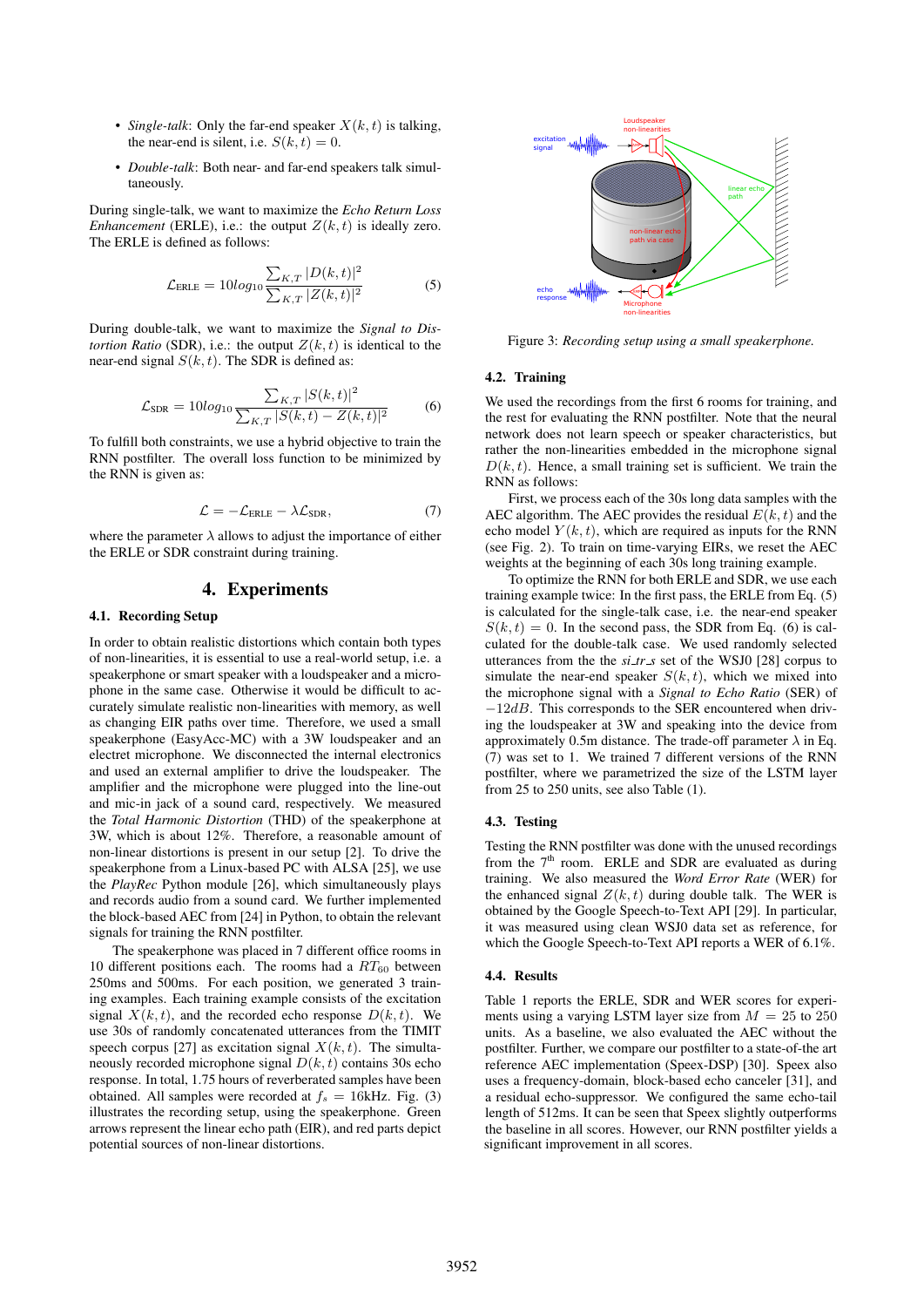Table 1: *ERLE, SDR and WER scores for the RNN postfilter, the reference system (Speex-DSP) and the AEC without a postfilter as a basline.*

| LSTM cells $M$ | <b>ERLE</b> | <b>SDR</b> | <b>WER</b> |
|----------------|-------------|------------|------------|
| 25             | 44.868      | 11.079     | 17.08%     |
| 50             | 51.802      | 12.084     | 16.41%     |
| 75             | 55.303      | 12.656     | 14.87%     |
| 100            | 60.447      | 12.902     | 12.56%     |
| 150            | 61.650      | 13.294     | 11.72%     |
| 200            | 60.637      | 13.404     | 11.33%     |
| 250            | 63.019      | 13.434     | 10.64%     |
| Speex-DSP      | 21.726      | 6.716      | 25.16%     |
| no postfilter  | 19.206      | 5.454      | 44.73%     |

#### 4.5. Performance

Fig. (4) illustrates a 30s example from the test set with  $M =$ 100 LSTM cells. Panel (a) shows the far-end and near-end signals, respectively. Panel (b) shows the residual signal  $E(k, t)$ . It can be seen that the AEC needs approximately 10s to adjust to the EIR. During that time, the error in the residual is quite large. About 16s into the sample, the near-end speaker  $S(k, t)$ starts talking. Panel (c) shows the enhanced output  $Z(k, t)$  of the RNN postfilter. It can be seen that the enhanced signal only contains the desired speech signal. Panel (d) shows the ERLE, measured over time and split into the contribution of both the AEC and the postfilter, respectively.



Figure 4: *Performance of the RNN postfilter for a 30s test example:* (a) far-end and near-end signals  $X(k, t)$  and  $S(k, t)$ , *respectively.* (b) AEC residual  $E(k, t)$ . (c) enhanced output of *the postfilter*  $Z(k, t)$ *. (d)* ERLE of the AEC and the postfilter.

### 4.6. Numerical complexity

In this section we will discuss the numerical complexity of the overall system. We count the total number of *Multiply and Accumulate* (MAC) operations, which can be performed on either a dedicated DSP or CPU with a vector floating point unit (i.e.: ARM NEON). The RNN postfilter consists of 3 layers. The first layer is a dense layer with  $K$  inputs and  $M$  outputs. Its forward path is defined as  $y = \mathbf{W}x + b$ , where  $\mathbf{W}$  is a  $K \times M$  weight matrix and b is a bias vector of size M, and the input  $x \in \mathbb{R}^K$ . Hence, the layer requires  $(K \cdot M + M)$  MAC operations<sup>1</sup>. In the same manner, the LSTM layer requires  $(8M^2 + 7M)$  MACs, and the third layer requires  $(M \cdot K + K)$  MACs.

The complexity of the state-space block-partitioned AEC can be assessed using Eq. (26-32) in [24]. For  $L = 16$  blocks and  $K = 513$  frequency bins, we obtain 143k MACs including complex operations. Additionally, there are  $L + 3$  complex FFTs and  $L + 1$  complex IFFTs required for zero-padding and processing the time-domain inputs, adding another 737k MACs to the algorithm. Table (2) summarizes the numerical complexity for each RNN postfilter and the AEC. It can be seen that the postfilter adds only a fraction to the overall complexity, especially for small LSTM layers. At  $f_s = 16kHz$  and a block length of 1024 samples with 50% overlap, we process 31.25 blocks per second. In total, the smallest postfilter+AEC requires 25M MACs/s, while the largest postfilter+AEC requires 51M MACs/s, which is well within the reach of modern embedded systems.

Table 2: *Numerical complexity per block.*

| LSTM cells $M$ | MAC operations |  |
|----------------|----------------|--|
| 25             | 31k            |  |
| 50             | 72k            |  |
| 75             | 123k           |  |
| 100            | 184k           |  |
| 150            | 336k           |  |
| 200            | 527k           |  |
| 250            | 758k           |  |
| AEC            | 880k           |  |

## 5. Conclusion

In this paper, we proposed a residual echo suppressor which uses a recurrent neural network to model distortions such as non-linearities with memory, which are often found in small speakerphones housing a loudspeaker and a microphone in the same case. We showed that our approach uses very little resources, while still being real-time capable as it introduces no additional delay to the echo canceler. We also showed that the performance in terms of ERLE, SDR and WER is greatly improved compared to a state-of-the art echo canceler and residual echo suppressor. In particular, the RNN postfilter lowers the WER by up to 14.52%

## 6. References

[1] S. Haykin, *Adaptive Filter Theory*, 4th ed. New Jersey: Prentice Hall, 2002.

<sup>1</sup>We excluded the numerical complexity of the *tanh* or *sigmoid* activation functions, as they are negligible compared to the matrix multiplications, and also implemented in highly optimized libraries.